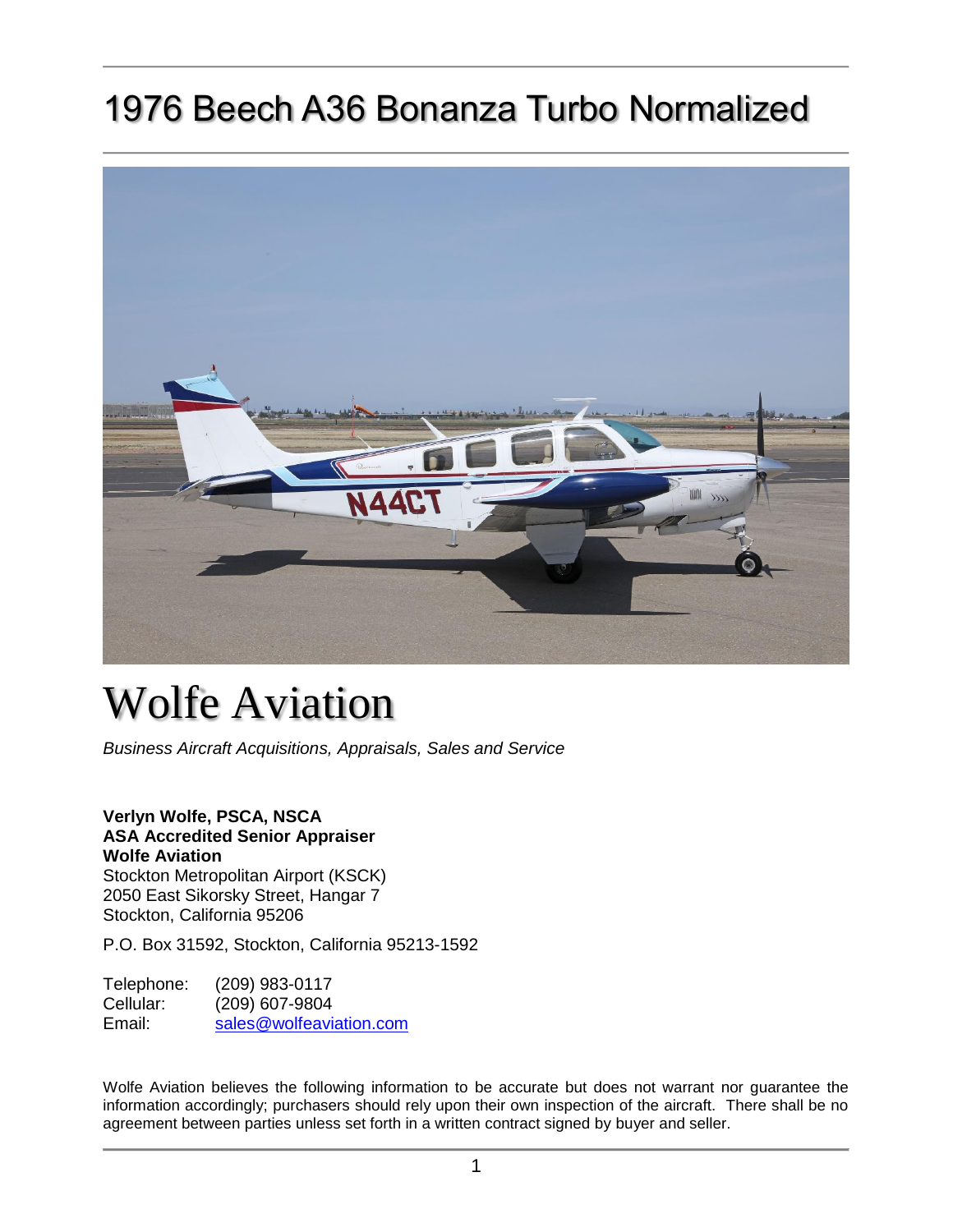## **Details:**

- Registration: N44CT
- Serial number: E-875
- Airframe time: 5,930 hours total time since new
- Engine: Teledyne Continental Motors IO-550-B-AP sn: 249657R, 300 HP Western Skyways turbo normalized per STCs SA8676SW and SE8677SW Compressions at last annual: #1 76, #2 70, #3 78, #4 78, #5 72, #6 70 505 hours since major overhaul; 2,374 hours since new; 1,700 hour TBO Engine overhauled by Western Skyways 10/15/2009
- Propeller: Hartzell PHC-C3YF-1RF/F8468A-6R three blade constant speed 505 hours since prop overhaul; 2,000 hour TBO Prop overhauled by Western Skyways 10/15/2009
- Inspection: Annual inspection due 05/01/2023 IFR recertification due 08/01/2022 ELT battery replacement due 04/30/2023
- Damage: Gear up landing repairs made 09/11/1989 Bird strike repairs made to left wing leading edge 01/28/2006 Mild hail dimples
- Price: \$329,000 USD
- Location: Stockton Metropolitan Airport (SCK), Stockton, California

## **Avionics:**

- Audio panel: PS Engineering PMA8000 digital audio panel w/3LMB
- GPS/Nav/Com: Garmin GNS 480W WAAS GPS/Nav/Com
- Nav/Com: Garmin SL 30 Nav/Com
- MFD: Garmin MX 20 multifunction display with terrain, electronic charts & weather
- GPS/VOR/LOC: Garmin MD200-306 GPS/VOR/LOC course deviation indicator
- Compass Sys.: King KCS 55A compass system
	- King KI 525A HSI KG 102A Directional Gyro
		- KA 51B Slave Meter
- GPSS: Icarus GPSS converter/annunciator system
- Digital Horizon: RCA 2600-3 electric digital horizon
- DME: Bendix/King KN 62 DME
- Autopilot: King KFC 200 flight control system
- Transponder: Garmin GTX 345 ADS-B In/Out transponder
- ADS-B In/Out: Garmin GTX 345 ADS-B In/Out transponder
- Datalink: Garmin GDL 69A satellite datalink SiriusXM weather and entertainment
- Encoder: Sandia SEA5-35 altitude encoder
- Engine Analyzer: JPI EDM 800 engine analyzer with fuel transducer
- Chronometer #1: Davtron MB800 pilot in yoke chronometer
- Chronometer #2: Astro Tech LC-2 quartz chronometer
- ICS: Six-place intercom system via PMB8000 with standard jacks and powered Bose pilot and copilot jacks
- Vertical card compass
- Lighter/auxiliary power port
- Pilot yoke autopilot disconnect, go around, elect. pitch trim, PTT, CWS and map light switches
- Copilot instrument panel mounted PTT switch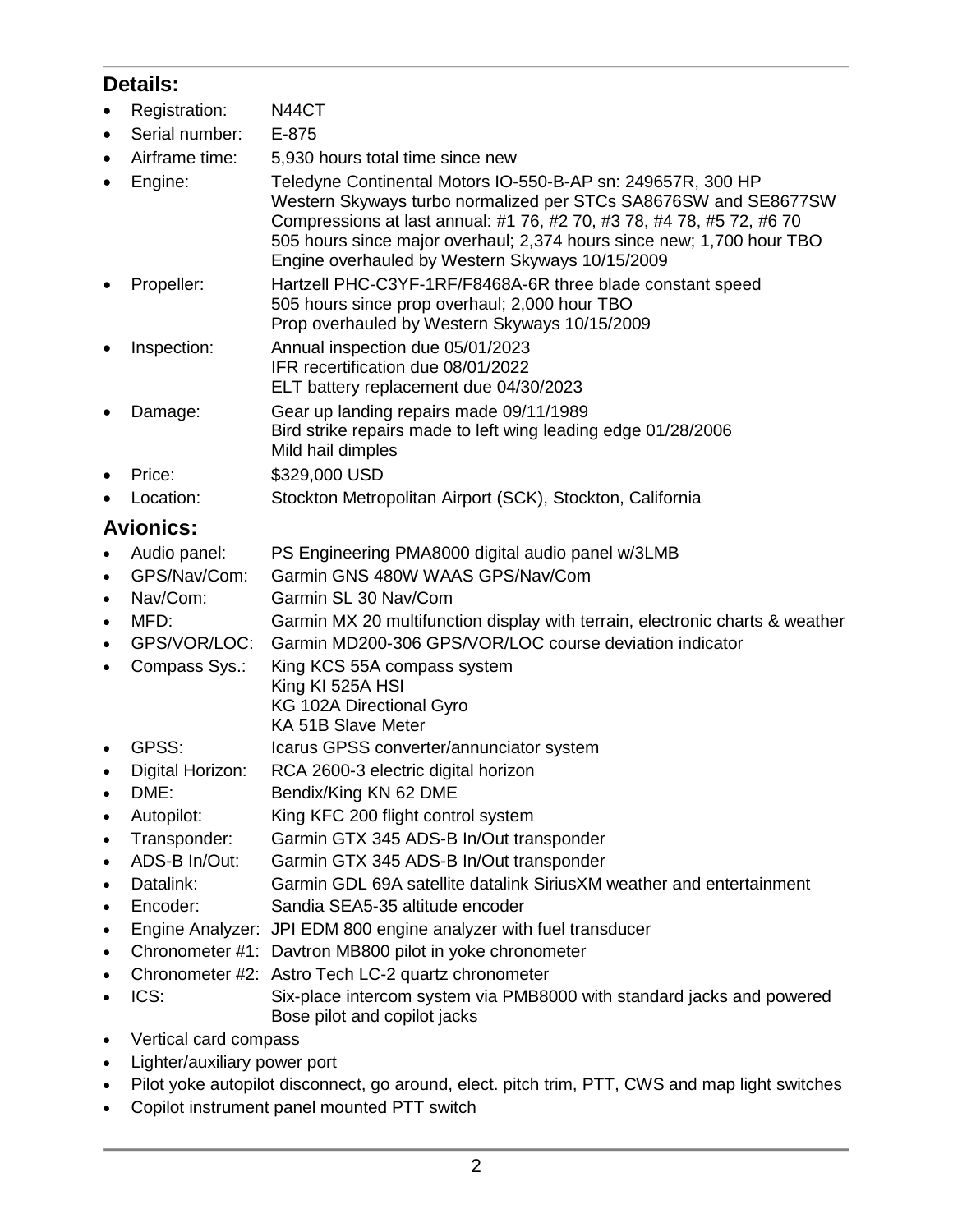## **Additional Features:**

- New aircraft battery installed 04/01/2022
- New Rapco vacuum pump installed 08/18/2021
- New auxiliary fuel boost pump installed 04/09/2020
- KC295 autopilot computer repaired by replacement of altitude sensor board 04/15/2016
- Aileron aft rod ends replaced 01/15/2016
- New throttle, propeller and mixture control cables installed 10/15/2009
- Beryl D'Shannon cooling air baffles installed 10/15/2009 per STC SA368CH
- Modified engine installed 10/15/2009 per Western Skyways STC SA8676SW
- Turbocharger modification installed 10/15/2009 per Western Skyways STC SE8677SW
- TCM IO-520-BA converted to AV Power IO-550-B-AP 10/14/2009
- Dick Wilson-Aero Engineering DW-1 and DW-2 rudder hinge brackets installed 09/10/2008 per STC SA0044LA
- Genesis Aero, LLC 20-gallon fiberglass auxiliary wingtip fuel tanks installed 01/30/2008 per STC SA02460CH
- Concord valve regulated sealed lead acid battery installed 04/04/2007 per STC SA00638WI
- Landing gear motor overhauled 11/21/2006
- New powder coated instrument panels installed 10/28/2005
- Beryl D'Shannon cockpit side windows with storm windows 08/29/2005 per STC SA287WE
- Beryl D'Shannon emergency exit and aft cabin windows replaced 08/29/2005
- Right fuel tank bladder installed 04/11/2006
- Left fuel tank bladder installed 01/25/1999
- Whelen strobe light installed 01/07/1994 per STC SA800EA
- Beryl D'Shannon aileron and wing flap gap seals installed 05/18/1989
- Beryl D'Shannon speed sloped windshield installed 04/27/1989 per STC SA997SO
- Left and right aft cabin emergency windows
- Aileron trim
- Elevator trim
- Alternate static air source
- Wingtip strobe lights
- LED landing light
- LED taxi light
- External ground power receptacle
- Heated pitot
- Copilot brakes
- Parking brake

### **Exterior:**

- Aircraft refinished 05/19/1989
- Overall white with red, light blue and dark blue trim and accents
- Condition 6 (Professional Aircraft Appraisal Organization Exterior Paint Grading Guide)

#### **Interior:**

- Interior refurbished by Lincoln Aviation Interiors 12/20/2005
- White textured plastic overhead trim and white leather headliner
- White plastic window trim